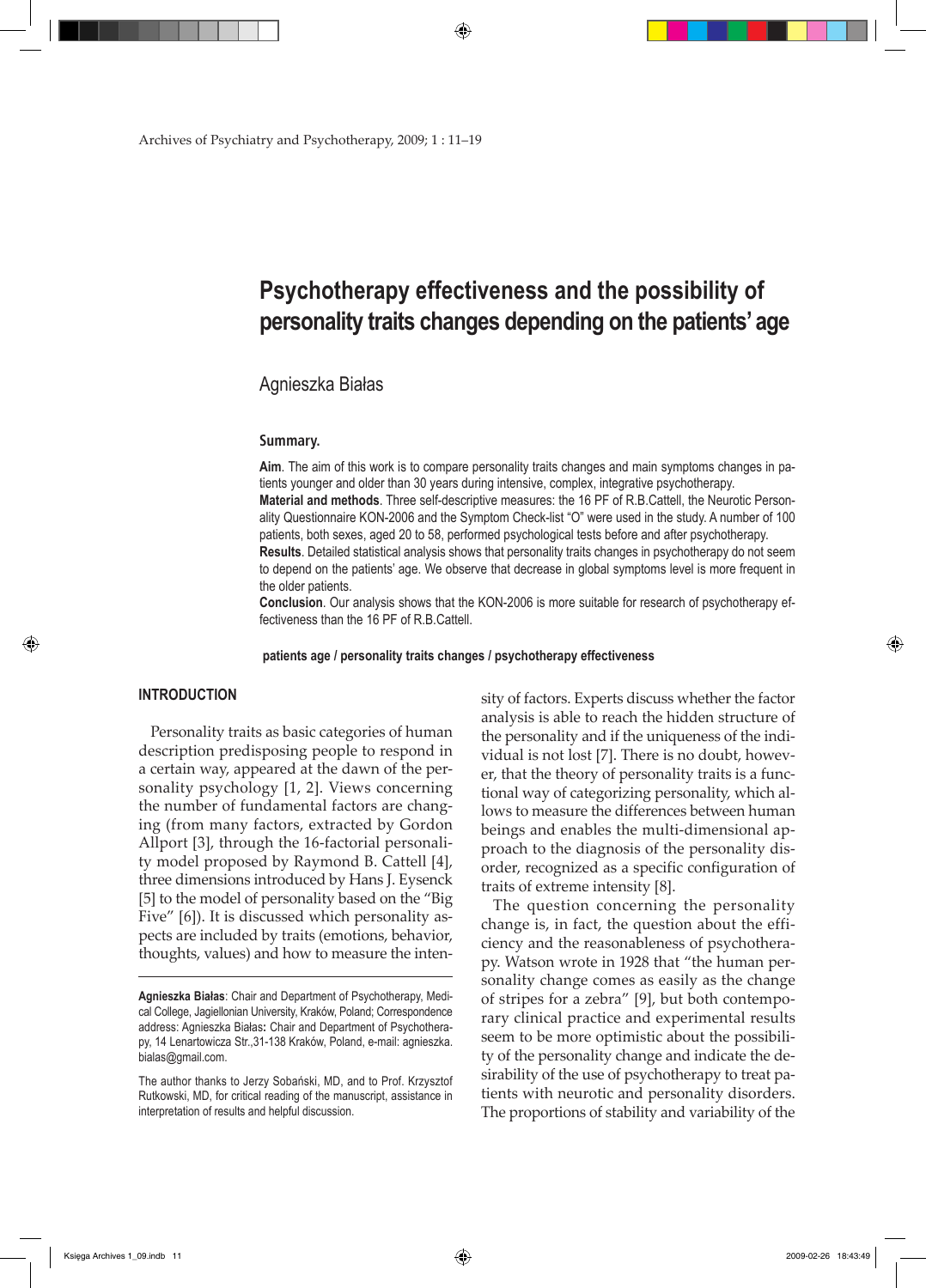personality change, depending on the personality area studied, investigator's methods and his attitudes. The change can be presented in different terms: as an absolute or relative, quantitative or qualitative, phenotypic or genotypic (different types of behaviour as different manifestations of the same personality trait), continuous or discontinuous [10]. Since we cannot define the absolute limit in a specific characteristic change or clearly explain the factors affecting its stability or volatility, the issue of change still remains contractual.

Geneticists try to answer the question which traits are genetic and which depend on the environment . It is usually determined that the impact of genes and the environment is as  $1/3<sup>rd</sup>$  to  $2/3^{rds}$ , simplifying somewhat reciprocity of their interaction [11]. It is believed that the persistence of personality corresponds to genes and some environmental factors, such as the closure in certain situations. Factors associated with learning, with insight into one's functioning and the situation and the strong impact of a changing environment belong to factors that generate the change [12]. Therapeutic relationship and psychotherapy can belong to those factors as well. Literature concerning the evolution of personality traits asks about the continuity of personality traits at different stages of the human development and the change of their intensity. In her studies, Coan points out the existence of the same personality traits in children, adolescents and adults [13], while the response to the question about the change in their intensity during the life is not so unequivocal. There are studies showing the considerable consistency and the stability of personality characteristics and the increase in their stability with one's ageing [14]. Loehlin examined the impact of genes on the Big Five Personality Factors and organized them depending on their increasing heirdom [15]. These were as follows: openness to experience, extroversion, neuroticism, agreeableness and conscientiousness. It seems that the factors closely related to genes and showing more continuity throughout life will be difficult to change in the process of therapy. The evidence concerning the personality of people between 20 and 30 years of age is scarce. We can intuitively assume that the change in this period of life is more likely than at a later age, due to the continuing, intensive personality development. Research concerning changes in personality is usually carried out after 30 years of age (when the systematic structural changes are likely to end) in order to distinguish between the purely developmental changes from the rest [16]. Costa and Mc-Crae [17] wrote about the personality which is immutable and permanent "as a rigid peg" after 30 years of age, indicating the existence of significant correlations between the factors. In turn, meta analyses of Roberts and Delvecchio [18] point out the existence of a large stability of personality not before the period between 50 and 70 years of age.

The issue of gender cannot be ignored in a study of personality change and development of its particular characteristics. Block [19] reports that there is a decrease in interests and in a sense of humor in man and an increase in interests, ambition and kindness in women [19]. The indicators of the personality change or its continuity showed a wide variation between the examinees, however, showed no difference in the continuity of men's or women's personality. Therefore it seems fair to assume that the natural differences in development trends will not correspond with differences in the effectiveness of psychotherapy depending on gender. As the differences between the intensity of traits in women and men are clear, differences in the possibility of changing the individual factors between women and men also seem to be likely.

It is expected that tools used for the study of the personality and its change are sensitive, objective and cover the large range of phenomena. Since the opinions of the patient and the therapist on the benefits of treatment are the result of the impact of many factors (among which the actual effectiveness of therapy is not decisive [20]), the use of more objective methods, for example the neurotic personality questionnaires or symptom checklists, seem to be more reliable.

## **AIM OF THE STUDY**

The aim of this work was to evaluate the effectiveness of psychotherapy of the younger and older patients, to analyse the personality traits changes after therapy and to compare the 16 PF of R.B. Cattell and the Neurotic Person-

Archives of Psychiatry and Psychotherapy, 2009; 1 : 11–19

⊕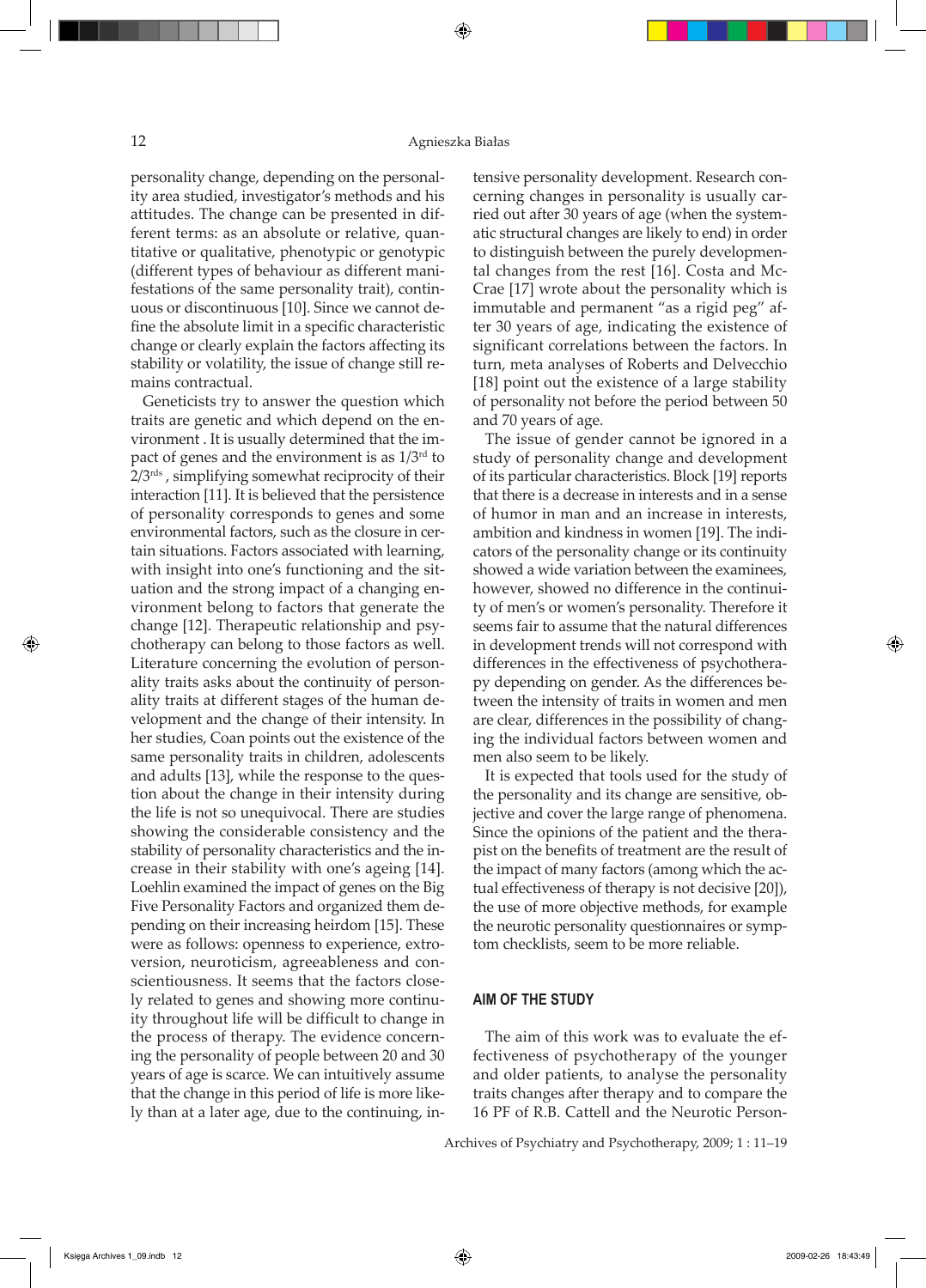ality Questionnaire (KON-2006)\* as therapeutic change tools. There are following research questions posed in the paper: Does it come to a fixation of the personality characteristics with the passage of the time thereby reaching the symptoms decrease and the personality change in older patients is more difficult in the process of psychotherapy? Do the particular personality factors differ in their susceptibility to the treatment? Do women and men differ significantly as for the extreme intensity of personality traits?

## **MATERIAL**

The group of 100 patients (73 women and 27 men, aged from 20 to 58 years) treated for neurotic and personality disorders in the Day Care Centre of the Department of Psychotherapy, Jagiellonian University Medical College in 2004–2005 was analysed. Patients suspected of having psychoorganic syndrome (based on Bender and Graham-Kendall test) and those who did not complete the treatment were excluded from the study. Patients were treated with group psychotherapy with elements of individual therapeutic contact, conducted in an integrative approach (mainly psychodynamic with elements of cognitive approach), including ca 180 hours (15 hours of group therapy and one hour of individual therapy per week).

#### **METHODS**

⊕

Each patient filled out the following tests and questionnaires before and after therapy:

- Polish adaptation of the 16 PF Cattell test [21], describing factors of the personality in 16 bipolar scales. The neurotic personality index (WDN – pol. Wskaźnik Dezintegracji Neurotycznej) ), corresponding to the level of dysfunction ("disintegration") of the personality was analysed as well as changes in 13 scales, influencing the value of WDN.
- the Neurotic Personality Questionnaire [22] – a tool consisting of 243 variables (of which 240 creates 24 scales of different length), de-

signed to assess the personality dysfunction associated with the occurrence of neurotic disorders. The change in X-KON (corresponding with the severity of personality disintegration) was analysed as well as change in every scale of the questionnaire.

• the Symptom Check-list "O" [23], which is used to examine the severity of symptoms of functional disorders (of experiencing, behaviour and somatic). Change in the global symptoms level (OWK- pol. Ogólna Wartość Kwestionariusza) was analysed.

The patients population was divided into two groups: A – younger than 30 years and B – older than 30 years. Indexes (WDN, X-KON and OWK) and their changes were compared in groups of patients defined on the basis of their age, gender and both age and gender (the group of older women compared with the group of younger women and the group of older men compared with the group of younger men).

Changes in the global symptoms level (OWK), in neurotic personality indexes of the 16 PF Cattell test (WDN) and of the Neurotic Personality Questionnaire (X-KON) were analysed in two ways: as an achievement of the level which is recognized as the cure after therapy and as a change in relation to the initial value (relative changes). Relative changes were assessed according to the criteria proposed by Aleksandrowicz et al [20].

The value of OWK lower than 200 points (for women) and than 190 points (for men) was defined as "symptomatic cure". The value of WDN below 8 points and the value of X-KON below 14 points\*\* were specified as "personality cure".

The following values were also compared in the subgroups of patients:

- initial intensity of 13 out of 16 factors of RB Cattell test and 24 scales of the Neurotic Personality Questionnaire
- the percentage of 'extreme' intensity of factors (value upper or below the contractual "standards")

#### **Statistical analysis**

Calculations were conducted by the use of Statistica 6.0 and Microsoft Office Excel 2007. Student's t test for independent samples or U Mann-Whitney test were performed to compare the value of indicators: OWK, WDN, X-KON and the

 <sup>\*</sup> see also pp 21–29.

<sup>\*\*</sup> considered particularly for the aim of this study as a norm.

Archives of Psychiatry and Psychotherapy, 2009; 1 : 11–19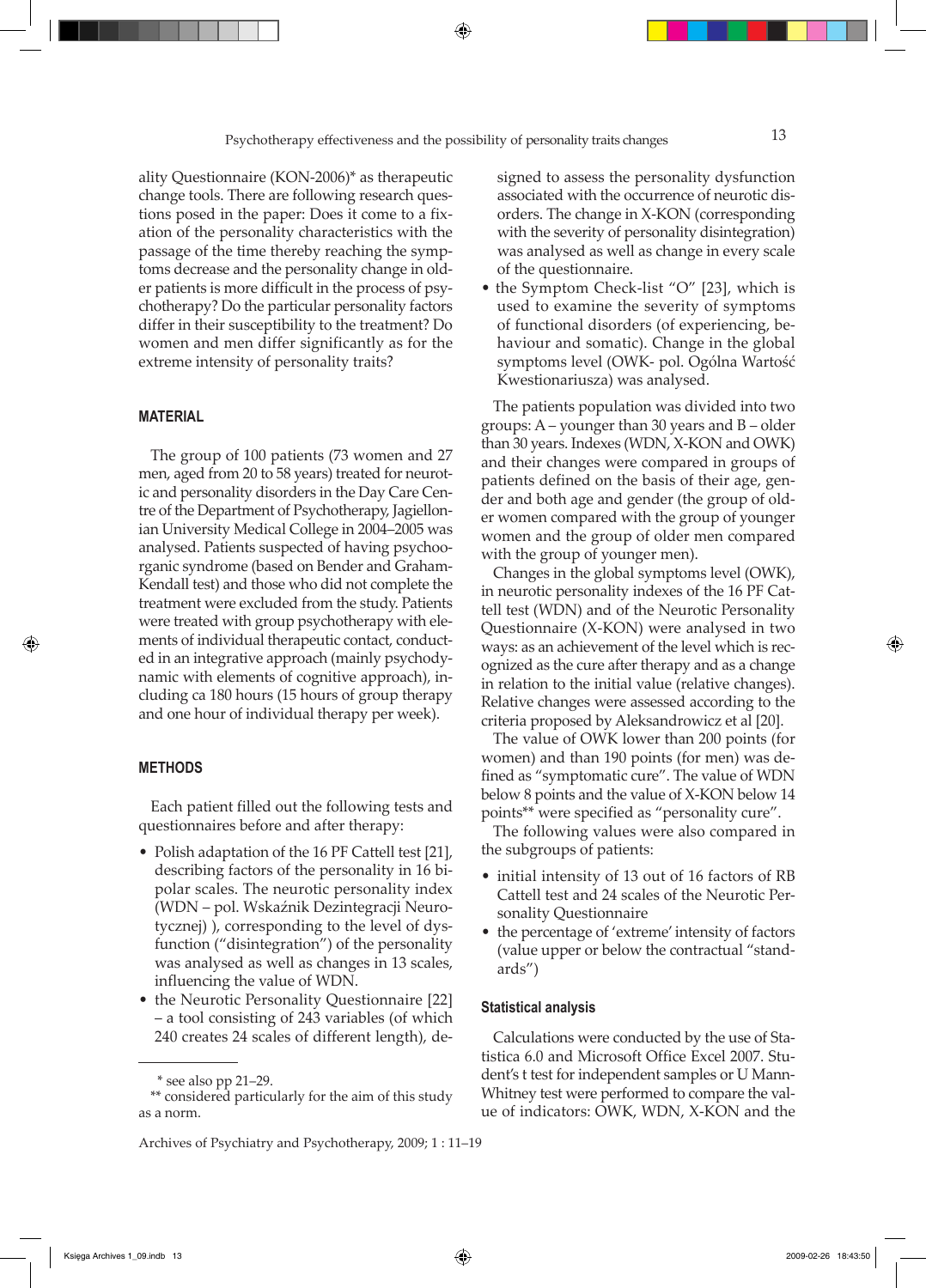## 14 Agnieszka Białas

⊕

intensity of traits before therapy. Chi-square test (with the Fisher's amendment in case of expected number in a table's cell < 5) was applied to compare the frequency of the factors' extreme intensity and the frequency of changes of indexes and scales in subgroups of patients*.* A two-sided test for two structure indicators was conducted (for indicators and factors whose distribution of changes after therapy differed significantly between subgroups) to assess the relevance of the differences between the various categories of results. The differences were considered statistically significant at p value <0.05. The differences statistically insignificant (p>0.05) were labelled as "ns".

## **RESULTS**

⊕

Patients were divided into two groups: the subgroup A with a population of 58 persons, ranging in age from 20 to 30 years old (mean value:  $25.6 \pm 2.7$ ) and the subgroup B, with a population of 42 people aged from 31 to 58 years (mean value:  $38.5 \pm 7$ , 1). Women constituted 77.6% of patients in the younger subgroup and 66.7% in the older one. The initial value of OWK of the Symptom Check-list "O", WDN of the 16 PF Cattell test and X-KON of the Neurotic Personality Questionnaire in the younger and older group and the group of women and men are summarized in Tab. 1.

Changes of indicators: OWK, WDN and X-KON after therapy and the distribution of cure percentage in the group of younger and older and in a group of women and men are presented in Tab. 2, 3 and 4.

The distribution of traits of the 16 PF Cattell test and of the Neurotic Personality Questionnaire with extremely high or low values before therapy (in which significant differences between the analysed groups were stated) is presented in Tab. 5 and 6.

Detailed tables with a statement of the average initial values and changes in particular traits of the 16 PF Cattell test and scales of the Neurotic Personality Questionnaire after therapy are available from the author on request.

## **DISCUSSION**

The analysis did not show differences in the groups defined on the basis of age as for the initial value of the global symptoms level of the Symptom Check-list "O" (OWK), the neurotic personality index of the Neurotic Personality Questionnaire (X-KON) nor neurotic personality index of the 16 PF Cattell test (WDN). There was no relationship between patients' gender and the intensity of symptoms, while the average value of WDN was more than twice higher in the group of women before therapy (Tab. 1). The fact that the Polish version of the 16

**Table 1.** The average initial values of the global symptoms level (OWK), the neurotic personality index of 16 PF Cattell test (WDN) and the neurotic personality index of the Neurotic Personality Questionnaire (X-KON) in the younger group (A) and older group (B) and in the group of women (W) and men (M) before therapy.

|            |                     |                     |    |                     | M                     |       |                     | W                   |    | M                   |                     |    |  |
|------------|---------------------|---------------------|----|---------------------|-----------------------|-------|---------------------|---------------------|----|---------------------|---------------------|----|--|
|            | Gr. A               | Gr. B               | р  | W                   |                       | р     | Gr. A               | Gr. B               | р  | Gr. A               | Gr. B               | р  |  |
| <b>OWK</b> | 352.5<br>土<br>152.6 | 351.3<br>土<br>141.3 | ns | 365.5<br>土<br>150.5 | 315.6<br>土<br>134.0   | ns    | 358.5<br>士<br>157.4 | 376.6<br>土<br>140.7 | ns | 331.8<br>±<br>138.4 | 300.6<br>土<br>133.2 | ns |  |
| <b>WDN</b> | 85.5<br>土<br>87.2   | 80.4<br>±<br>74.1   | ns | 98.9<br>±<br>87.3   | 41.2<br>$\pm$<br>41.6 | 0.001 | 98.9<br>土<br>91.5   | 98.9<br>土<br>81.8   | ns | 39.0<br>土<br>49.0   | 43.3<br>土<br>35.1   | ns |  |
| X-KON      | 37.6<br>士<br>21.2   | 37.0<br>±<br>22.0   | ns | 37.4<br>±<br>21.9   | 37.3<br>±<br>20.5     | ns    | 37.2<br>土<br>21.7   | 37.8<br>土<br>22.5   | ns | 39.1<br>土<br>20.1   | 35.6<br>土<br>21.6   | ns |  |

Archives of Psychiatry and Psychotherapy, 2009; 1 : 11–19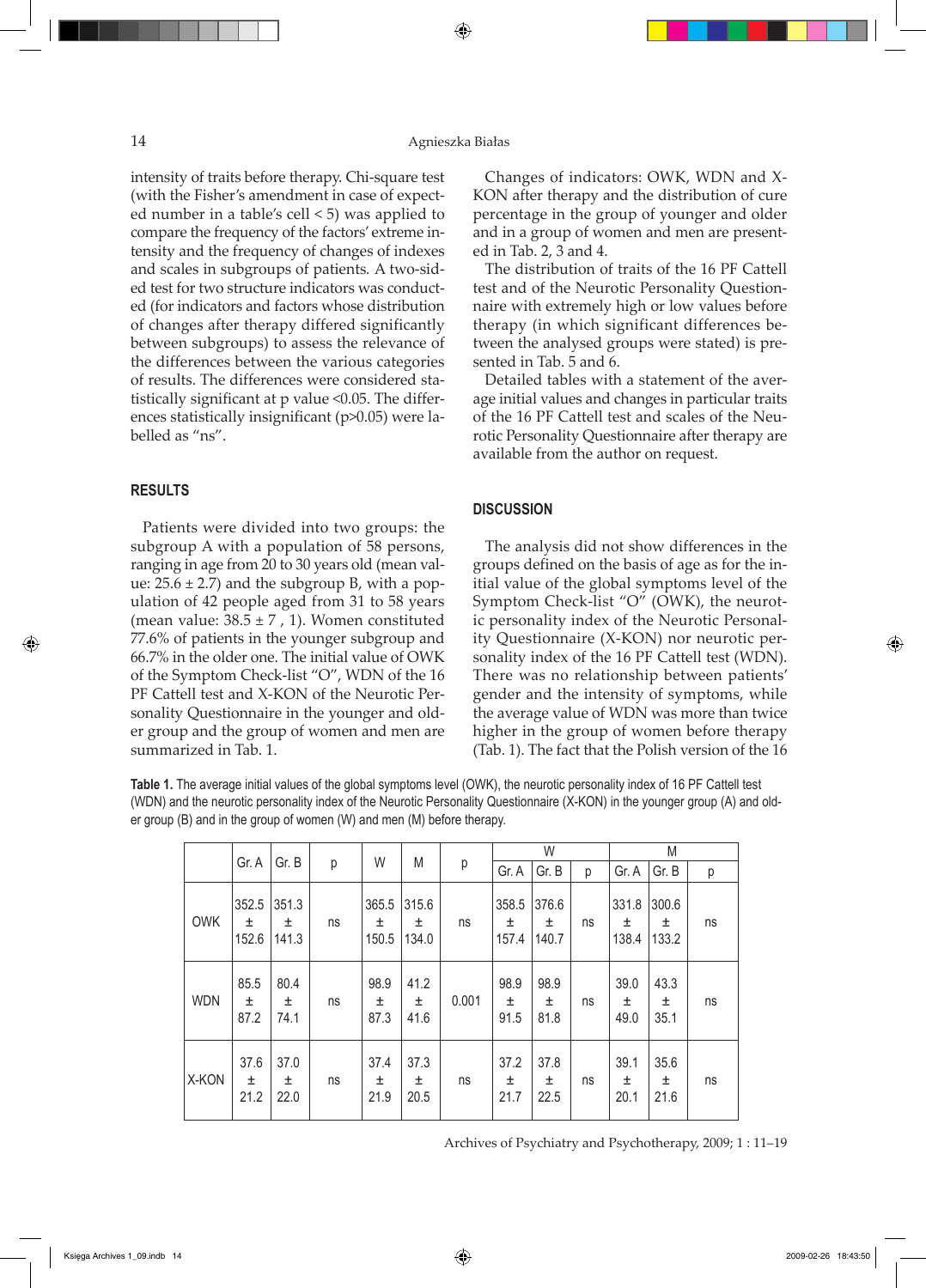|     |                              |       |       |      | W     | M     |    |       | W     |      | M        |       |    |  |
|-----|------------------------------|-------|-------|------|-------|-------|----|-------|-------|------|----------|-------|----|--|
|     |                              | Gr. A | Gr. B | р    |       |       | р  | Gr. A | Gr. B | р    | Gr.<br>A | Gr. B | р  |  |
| OWK | Signifant<br>improvement     | 37.9% | 64.3% | 0.01 | 46.6% | 55.6% | ns | 37.8% | 60.7% | ns   | 38.5%    | 71.4% | ns |  |
|     | Slight<br>improvement        | 46.6% | 21.4% | 0.01 | 37.0% | 33.3% | ns | 46.7% | 21.4% | 0.03 | 46.2%    | 21.4% | ns |  |
|     | No significant<br>changes    | 12.1% | 14.3% | ns   | 15.1% | 7.4%  | ns | 13.3% | 17.9% | ns   | 7.7%     | 7.1%  | ns |  |
|     | Slight<br>deterioration      | 3.5%  | 0.0%  | ns   | 1.4%  | 3.7%  | ns | 2.2%  | 0.0%  | ns   | 7.7%     | 0.0%  | ns |  |
|     | Significant<br>deterioration | 0.0%  | 0.0%  | ns   | 0.0%  | 0.0%  | ns | 0.0%  | 0.0%  | ns   | $0.0\%$  | 0.0%  | ns |  |
|     | Symptomatic<br>cure          | 46.6% | 61.9% | ns   | 49.3% | 63.0% | ns | 42.2% | 60.7% | ns   | 61.5%    | 64.3% | ns |  |

**Table 2.** The distribution of changes of the global symptoms level (OWK) in the group of younger (A) and older (B) and in the group of women (W) and men (M) after therapy.

 $\bigoplus$ 

**Table 3.** The distribution of changes of the neurotic personality index of the 16 PF Cattell test (WDN) in the group of younger (A) and older (B) and in the group of women (W) and men (M) after therapy.

|            |                              |       |       |    |       |       |      | W     |       |    | M     |          |    |
|------------|------------------------------|-------|-------|----|-------|-------|------|-------|-------|----|-------|----------|----|
|            |                              | Gr. A | Gr. B | р  | W     | M     | р    | Gr. A | Gr. B | р  | Gr. A | Gr.<br>B | р  |
|            | Significant<br>improvement   | 22.4% | 31.0% | ns | 31.5% | 11.1% | 0.04 | 26.7% | 39.3% | ns | 7.7%  | 14.3%    | ns |
| <b>MDN</b> | Slight<br>improvement        | 36.2% | 31.0% | ns | 31.5% | 40.7% | ns   | 35.6% | 25.0% | ns | 38.5% | 42.9%    | ns |
|            | No significant<br>changes    | 27.6% | 26.2% | ns | 21.9% | 40.7% | ns   | 24.4% | 17.9% | ns | 38.5% | 42.9%    | ns |
|            | Slight<br>deterioration      | 10.3% | 11.9% | ns | 12.3% | 7.4%  | ns   | 8.9%  | 17.9% | ns | 15.4% | 0.0%     | ns |
|            | Significant<br>deterioration | 3.5%  | 0.0%  | ns | 2.7%  | 0.0%  | ns   | 4.4%  | 0.0%  | ns | 0.0%  | 0.0%     | ns |
|            | Cure                         | 31.0% | 35.7% | ns | 28.8% | 44.4% | ns   | 28.9% | 28.6% | ns | 38.5% | 50.0%    | ns |

**Table 4.** The distribution of changes of the neurotic personality index of the Neurotic Personality Questionnaire (X-KON) in the group of younger (A) and older (B) and in the group of women (W) and men (M) after therapy.

|       |                              |       |       |    |       | M     |    | W     |       |    | M        |       |    |
|-------|------------------------------|-------|-------|----|-------|-------|----|-------|-------|----|----------|-------|----|
|       |                              | Gr. A | Gr. B | p  | W     |       | р  | Gr. A | Gr. B | р  | Gr.<br>A | Gr. B | р  |
| X-KON | Significant<br>improvement   | 48.3% | 50.0% | ns | 46.6% | 55.6% | ns | 46.7% | 46.4% | ns | 53.9%    | 57.1% | ns |
|       | Slight<br>improvement        | 29.3% | 33.3% | ns | 32.9% | 25.9% | ns | 31.1% | 35.7% | ns | 23.1%    | 28.6% | ns |
|       | No significant<br>changes    | 12.1% | 11.9% | ns | 12.3% | 11.1% | ns | 13.3% | 10.7% | ns | 7.7%     | 14.3% | ns |
|       | Slight<br>deterioration      | 8.6%  | 4.8%  | ns | 6.9%  | 7.4%  | ns | 6.7%  | 7.1%  | ns | 15.4%    | 0.0%  | ns |
|       | Significant<br>deterioration | 1.7%  | 0.0%  | ns | 1.4%  | 0.0%  | ns | 2.2%  | 0.0%  | ns | 0.0%     | 0.0%  | ns |
|       | Cure                         | 44.8% | 45.2% | ns | 46.6% | 40.7% | ns | 44.4% | 50.0% | ns | 46.2%    | 35.7% | ns |

Archives of Psychiatry and Psychotherapy, 2009; 1 : 11–19

⊕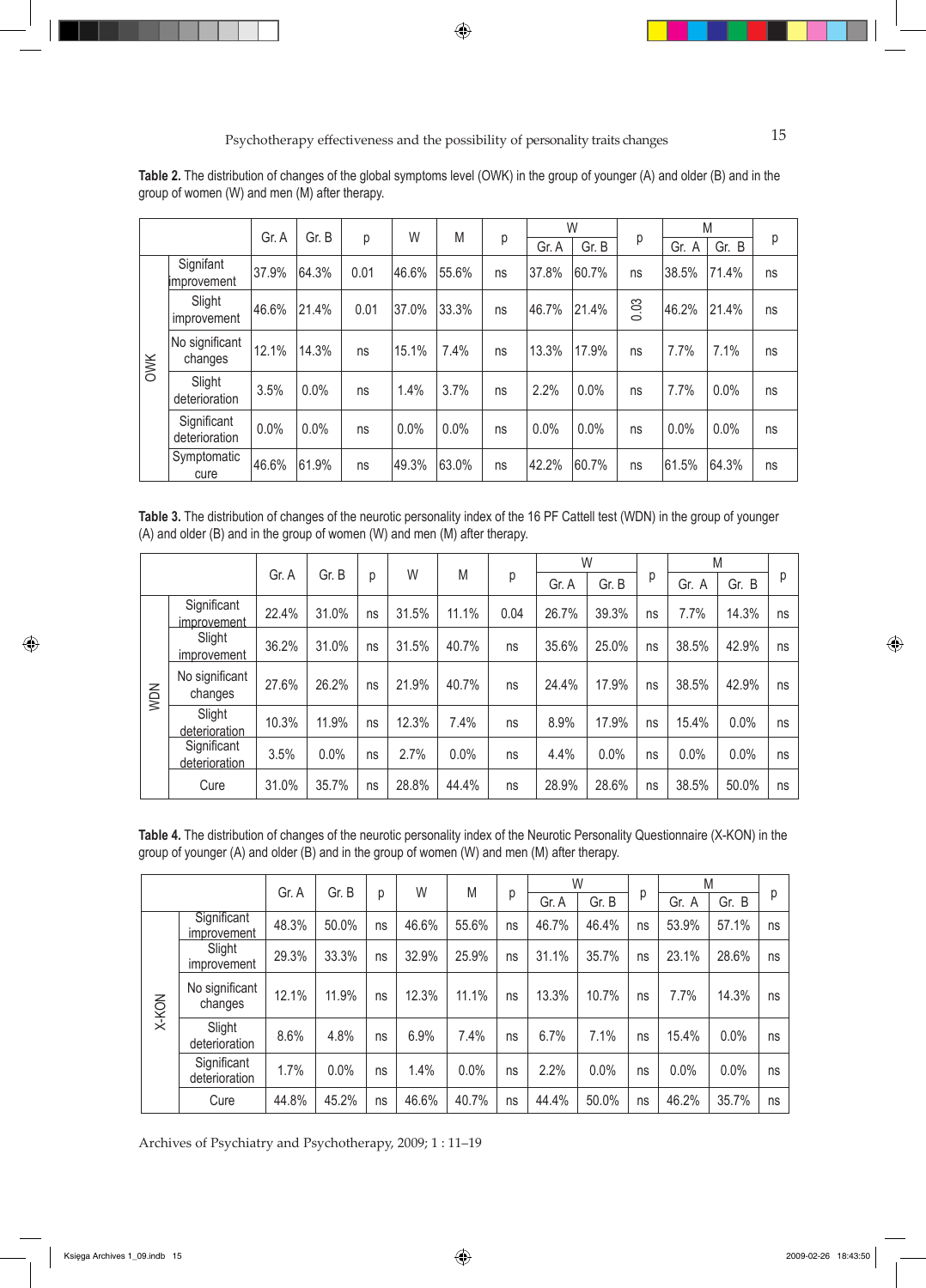## 16 Agnieszka Białas

⊕

|                   | Gr. A | Gr. B |      | W     | M<br>18.5%<br>33.3%<br>18.5%<br>29.6% |      | W     |       |      | M     |       |    |
|-------------------|-------|-------|------|-------|---------------------------------------|------|-------|-------|------|-------|-------|----|
|                   |       |       | р    |       |                                       | р    | Gr. A | Gr. B | р    | Gr. A | Gr. B | р  |
| E<br>Dominance    | 24.1% | 42.9% | 0.04 | 37.0% |                                       | ns   | 28.9% | 50.0% | ns   | 7.7%  | 28,6% | ns |
| M<br>Eccentricity | 46.6% | 28.6% | ns   | 41.1% |                                       | Ns   | 51.1% | 25.0% | 0.03 | 30.8% | 35,7% | ns |
| N<br>Rationalism  | 29.3% | 47.6% | ns   | 43.8% |                                       | 0.02 | 35.6% | 57.1% | ns   | 7.7%  | 28,6% | ns |
| Q4<br>Tension     | 50.0% | 45.2% | ns   | 54.8% |                                       | 0.03 | 55.6% | 53.6% | ns   | 30.8% | 28,6% | ns |

**Table 5.** The distribution of traits of the 16 PF Cattell test with extremely high or low values in the group of younger (A) and older (B) and in the group of women (W) and men (M) before therapy.

**Table 6.** The distribution of traits of the Neurotic Personality Questionnaire with extremely high or low values in the group of younger (A) and older (B) and in the group of women (W) and men (M) before therapy .

|                                        |       |       |    |       |       |      |       | W     |    | M     |       |      |
|----------------------------------------|-------|-------|----|-------|-------|------|-------|-------|----|-------|-------|------|
|                                        | Gr. A | Gr. B | р  | W     | M     | р    | Gr. A | Gr. B | р  | Gr. A | Gr. B | p    |
| Sense of<br>dependence<br>of others    | 72.4% | 88.1% | ns | 72.6% | 96.3% | 0.01 | 66.7% | 82.1% | ns | 92.3% | 100%  | ns   |
| 11<br><b>Belief</b><br>in helplessness | 82.8% | 83.3% | ns | 87.7% | 70.4% | 0.04 | 86.7% | 89.3% | ns | 69.2% | 71,4% | ns   |
| 21<br>Irrationality                    | 55.2% | 73.8% | ns | 72.6% | 37.0% | 0.00 | 66.7% | 82.1% | ns | 15.4% | 57,1% | 0,03 |
| 23<br>Excessive<br>recollection        | 81.0% | 64.3% | ns | 67.1% | 92.6% | 0.01 | 75.6% | 53.6% | ns | 100%  | 85,7% | ns   |

PF Cattell test was not standardized for sexes in the field of standards for intensity of individual characteristics [24] is noteworthy. Therefore drawing the conclusion about stronger personality disintegration among women seems doubtful. Significant improvements in the WDN rate were observed among women, while a trend towards more frequent cures after therapy was observed in men (Tab. 3). These differences seem to result from the inadequacy of the measurement tool in this respect (a lower mean value of neurotic personality index in men before therapy, compared with women was observed, so they often achieved a "cure threshold", despite relatively small changes). X-KON of the Neurotic Personality Questionnaire (the tool standardized for sexes) did not reveal differences between women and men in the mean initial value of personality disintegration nor in the frequency of the obtained improvements or cures (Tab. 1, 4). Most of the analyses in research on the effects of psychotherapy do not confirm the relation between gender and outcomes of treatment [20, pp 105-116].

Older patients more often achieved a significant improvement in the OWK value after therapy (despite the similar initial value of symptoms in both age subgroups), while in the younger group slight symptomatic improvements were more frequent (Tab. 2). There are contradictory reports in the literature concerning the impact of the patients age on treatment effects*.* There are studies indicating a more effective therapy in children below the age of 12 than youth [25] and metaanalyses proving better effects of psychotherapy in teenagers aged 13-18 years as compared with younger children [26]. Many studies have denied the impact of age on therapeu-

Archives of Psychiatry and Psychotherapy, 2009; 1 : 11–19

⊕

◈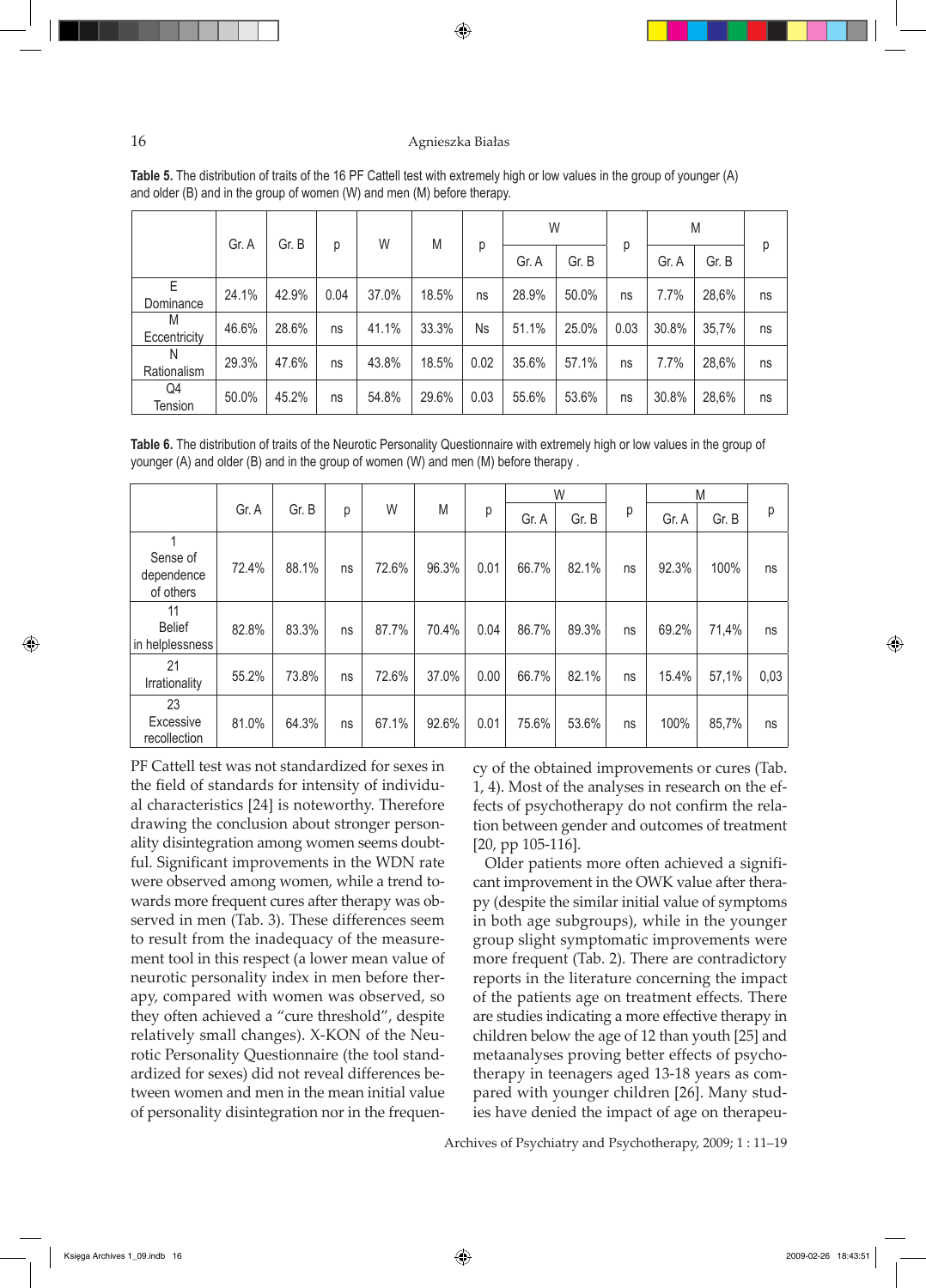tic change, reporting on the comparative efficacy of psychotherapy in children below 13 years of age and in adults [27], and between adults and geriatric patients [28]. In view of these reports the result of this analysis seems surprising and the question about factors that affect the older patients' ability to obtain a higher percentage of significant improvements remains open. Perhaps these are the experiences and wisdom of life as well as the greater determination to psychotherapy, associated with a longer period of discomfort and suffering caused by the existence of dysfunctional personality characteristics. These hypotheses need to be verified in future studies*.* Changes in personality disintegration indexes (X-KON, WDN) were comparable in the age groups after therapy (Tab. 3, 4), which also seems to be inconsistent with the hypothesis of reducing the vulnerability to personality change with ageing.

The analysis of traits of the 16 PF Cattell test before therapy showed a significantly lower intensity on the scale of E (dominance) among older patients (especially women). The incidence of extremely low values in this scale was nearly twice as high in the older group and was more than 40% (Tab. 5). As improvements were similarly common in younger and older patients, the distribution of extreme values observed after therapy was alike. There were higher values in the factor O (sense of guilt) observed in women, both before therapy and after its completion. The incidence of improvement in this factor value was comparable in the subgroup of women and men, but deteriorations were more frequent among women. Significantly higher values on scales of sensitivity (I) and tension (Q4) and the lower mean values of factors: C (towards immature ego) and N (towards naivety) were observed in women before therapy. The frequency of extremely low values on a scale of naivety - rationalism (N) and extremely high values of ergic tension (Q4) were also more frequent in women (Tab. 5). As for factor F (eccentricity), its high values were particularly common among younger women (more than 50%), while the frequency of improvements and deteriorations was comparable in the younger and older women.

In the Neurotic Personality Questionnaire men from the tested group were characterized by extreme values on a scale 1 (sense of depend-

Archives of Psychiatry and Psychotherapy, 2009; 1 : 11–19

ence on others) and 23 (excessive recollection) (Tab. 6). Such a distribution of extreme values was also observed after treatment. In men, the mean values on scale 9 (difficulty in interpersonal relationships) were significantly higher among younger patients. Higher values were observed among women on a scale of exaltation (20). The differences between subgroups were also visible as for the irrationality (scale 21) - the mean value of this scale was significantly higher among older patients and among women. In the group of women the high value on scale 11 (sense of helplessness) was observed. The younger men significantly more often achieved improvement as for the sense of alienation (6) than older ones. Improvements on the scales: 10 (lack of vitality), 12 (Sense of lack of impact) and 19 (sense of threat) were particularly frequent in men. There were frequent improvements as well as deteriorations observed on scale 22 (meticulousness) among older patients after therapy.

The intensity of factors, differing women and men from the tested groups, appears to be consistent with the fairly widespread perception of women as more exalted, submissive, naive, with a greater sensitivity and helplessness. Particularly high values of the irrationality in the older group (especially women) seem to accurately characterise the overall population - not just patients. A high sense of guilt in the women subgroup (despite frequent improvements as for that factor, extremely high values were observed in one third of women after treatment) may be associated with the specific process of education, often creating the strong need to meet others expectations. The high value on a scale of difficulties in interpersonal relations among younger men highlighted in the analysis of results. Younger women were characterized by a high value of eccentricity (according to some psychological approaches that factor is often associated with egotism). It is interesting whether the frequent occurrence of high values of these features is more characteristic for the younger generation or whether extreme values of these factors impede group functioning and forge relationships, which is particularly burdensome for younger patients and becomes a frequent cause of starting psychotherapy. The only traits (among the factors of the Cattell test and the scales of the Neurotic Personality Question-

Księga Archives 1\_09.indb 17 2009-02-26 18:43:51

⊕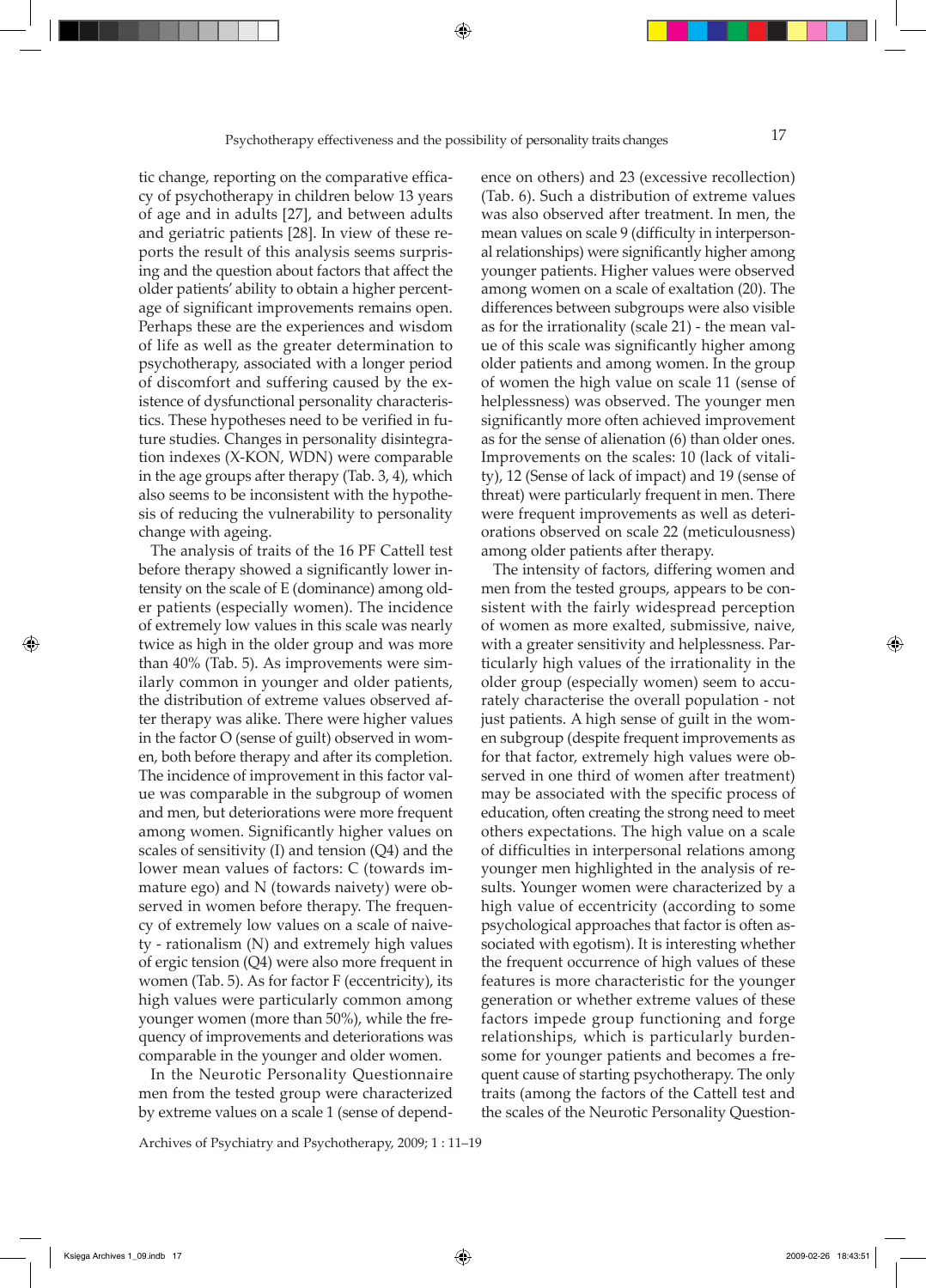#### 18 Agnieszka Białas

⊕

naire), whose intensity significantly differed the older and younger patients in the tested groups (regardless of sexes) were irrationality and submission. It is worth considering, however, that in cross-sectional studies concentrating on the personality change dependently on age, the differences between age groups may arise not only from the specificity of the development of an individual but also from moral and social changes occurring over the years [29]. Changes in the mean value of the particular factors were comparably often observed in both age subgroups after therapy*.* Changes in the factors associated with the perception of the relationship between patients and their surrounding environment (a sense of dependence on others, alienation, the lack of impact, sense of threat) were often observed. This raises the question: to what extent did these changes result from unspecified factors of group therapy (support, a sense of acceptance and understanding) and are unstable, and how permanent is the change of the configuration of these traits in the personality of patients. It would be reasonable to conduct a catamnestic study and verify the sustainability of changes.

It is believed that the general methods for assessing personality are less sensitive than tools created specifically to assess neurotic personality and its change [30]. This study seems to confirm that statement: changes in values of traits were observed more often on the scales of the Neurotic Personality Questionnaire than in factors of the 16 PF Cattell test. This may bear witness to a larger sensitivity of the Neurotic Personality Questionnaire in assessing therapeutic changes or to its better illustration of the personality traits that change in the process of psychotherapy.

#### **CONCLUSIONS**

⊕

The age of patients in the tested groups had no impact on the level of the personality disintegration and the severity of symptoms presented before therapy. Patients in the subgroups defined on the basis of age differed as for the change of few factors after therapy. The benefits achieved by the older and younger patients as for changes in the rate of neurotic disintegration indexes

of the Neurotic Personality Questionnaire or of the 16 PF Cattell test were similar, but symptomatic improvements were significantly more frequent among older patients.

The initial mean value of the global symptoms level and the frequency of symptomatic cures were not related with patients gender. The level of personality disintegration measured by indicator WDN of the 16 PF Cattell test was more than twice as high for women - these differences seem to result from a lack of Polish Cattell's version's standardization with respect to gender. There are many differences in the frequency of the extreme intensity and the improvement of individual characteristics (scales) between the group of women and the group of men.

Changes in the scales of the Neurotic Personality Questionnaire were more frequent than in traits of the 16 PF Cattell test. The Neurotic Personality Questionnaire, as a tool specially designed to assess personality disintegration, appears to be more sensitive for changes in individual factors. Perhaps it better describes the traits of personality which are changing in the process of therapy. It seems to have an advantage over the 16 PF Cattell test because of the standardization for sexes.

## **REFERENCES**

- 1. Stagner R. Psychology of personality. New York: McGraw-Hill; 1937. p. 12.
- 2. Gerrig RJ, Zimbardo PG. Psychologia i życie. Warszawa: Wydawnictwo Naukowe PWN; 2006. p. 428–430.
- 3. Allport GW, Odbert HS. Trait names: A psycho-lexical study. Psychol. Monogr. 1936; 47: 1–211.
- 4. Cattell RB, Eber HW. Handbook for the Sixteen P. F. Test. Champain, IL: IPAT; 1962.
- 5. Eysenck HJ. Biological dimensions of personality. In: Pervin LA, John OP, eds. Handbook of personality: Theory and research. New York: Guilford Press; 1990. p. 244–276.
- 6. McCrae RR, Costa PT. A five factor theory of personality. In: Pervin LA, John OP, eds. Handbook of personality: Theory and research. New York: Guilford Press; 1990. p. 139–153.
- 7. Lykken DT. Multiple factor analysis and personality research. J. Exper. Res. Person. 1971, 5: 161–170.
- 8. Wiggins JS, Pincus AL. Conceptions of personality disorders and dimensions of personality. Psychol. Assessm. 1989; 1: 305–316.

Archives of Psychiatry and Psychotherapy, 2009; 1 : 11–19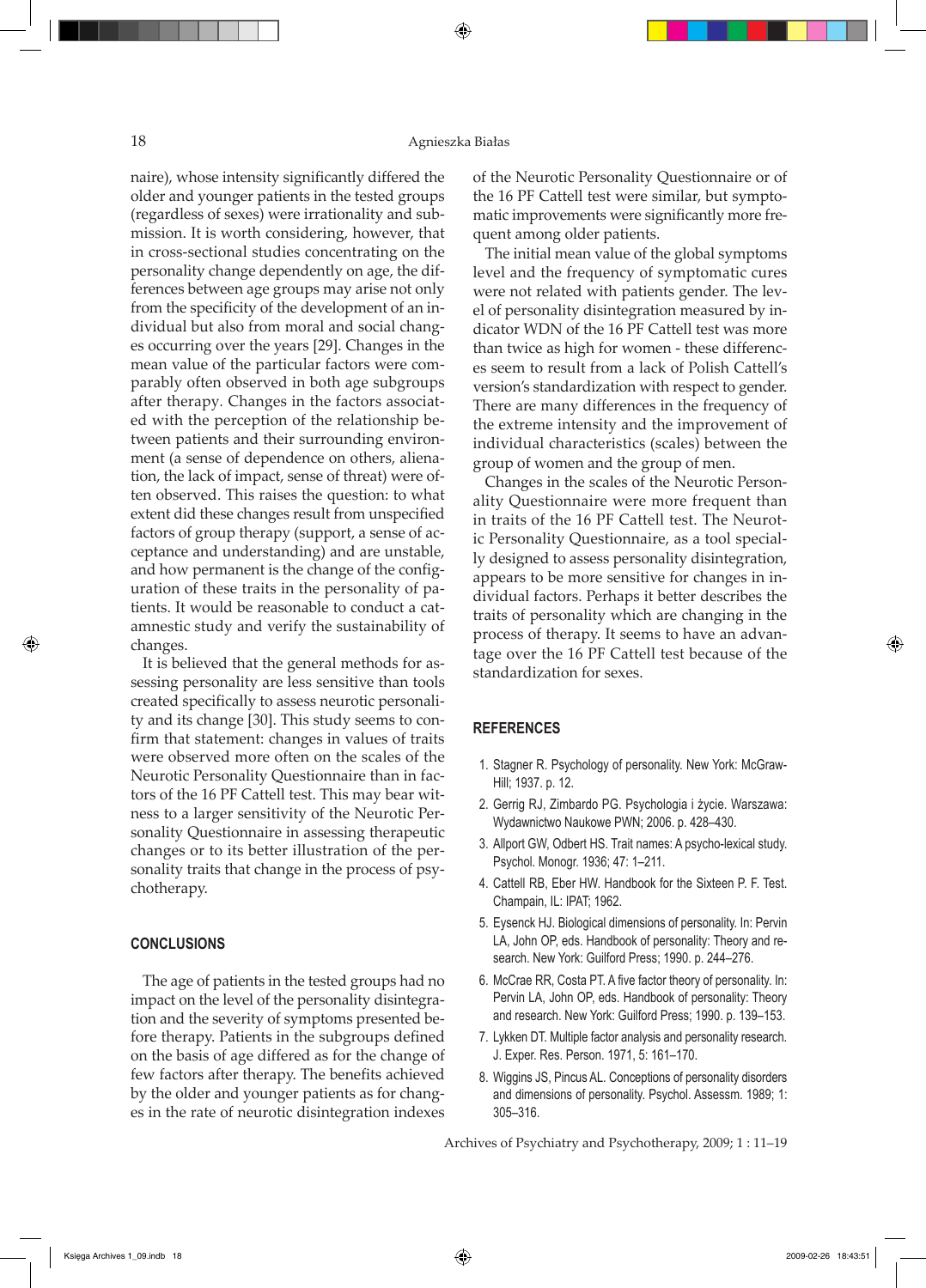- 9. Watson JB. The ways of behaviorism. New York: Harper; 1928. p. 138.
- 10. Pervin LA. Psychologia osobowości. Gdańsk: GWP; 2005. p. 183–185.
- 11. Dunn J, Plomin R. Separate lives: Why siblings are so different. New York: Basic Books; 1990.
- 12. Baumaister RF. The crystallization of discontent in the process of major life change. In: Heatherton TF, Weinberger JL, red. Can personality change? Washington D.C.: American Psychological Association; 1994. p. 281–297.
- 13. Coan RW. Child personality and developmental psychology. In: Cattell RB, eds. Handbook of multivariate experimental psychology, Chicago: Rand McNally; 1966. p. 732–752.
- 14. Conley JJ. Longitudinal stability of personality traits: A multitrait-multimethod-multioccasion analysis. J. Person. Soc. Psychol. 1985; 49: 1266–1282.
- 15. Loehlin JC. Genes and environment in personality development. Newbury Park, CA: Sage; 1992.
- 16. Niedźwieńska A. Zmiana osobowości. Wybrane zagadnienia. Kraków: Wydawnictwo Uniwersytetu Jagiellońskiego; 2005. p. 17–18.
- 17. Costa PT, McCrae RR. Set like plaster? Evidence for stability of adult personality. In: Heatherton TF, Weinberger JL, red. Can personality change? Washington D.C.: American Psychological Association; 1994. p. 21–40.
- 18. Roberts BW, DelVecchio WF. The rank-order consistency of personality from childhood to old age: a quantitative review of longitudinal studies. Psychol. Bull. 2000; 126: 3–25.
- 19. Block J. Lives through time. Berkeley, CA: Bancroft; 1971.
- 20. Aleksandrowicz JW, Sobański JA. Skuteczność psychoterapii poznawczej i psychodynamicznej. Kraków: Komitet Redakcyjno-Wydawniczy PTP; 2004. p. 69–72.
- 21. Nowakowska M. Polska adaptacja 16-czynnikowego kwestionariusza osobowościowego R.B. Cattella. Psychol. Wychowaw. 1970; 13: 478–500.
- 22. Aleksandrowicz JW, Klasa K, Sobański JA, Stolarska D. Kwestionariusz osobowości nerwicowej KON-2006. Kraków: Biblioteka Psychiatrii Polskiej; 2006.
- 23. Aleksandrowicz JW, Hamuda G. Kwestionariusze objawowe w diagnozie i badaniach epidemiologicznych zaburzeń nerwicowych. Psychiatr. Pol. 1994; 28 (6): 667–676.
- 24. Aleksandrowicz JW, Bierzyński K, Martyniak M. Zastosowanie testu 16 PF Cattella w ocenie leczenia nerwic. Psychoter. 1985; 1 (52): 47–60.
- 25. Weisz JR, Weiss B, Alicke MD, Klotz ML. Effectiveness of psychotherapy with children and adolescents: A meta-analysis for clinicians. J. Cons. Clin. Psychol. 1987; 55: 542–549.
- 26. Weisz JR, Weiss B, Han SS, Granger DA, Morton T. Effects of psychotherapy with children and adolescents revisited: A meta-analysis of treatment outcome studies. Psychol. Bull. 1995; 117: 450–468.
- 27. Casey Rita J, Berman Jeffrey S. The outcome of psychotherapy with children. Psychol. Bull. 1985; 98 (2): 388–400.
- 28. Scogin F, McElreath L. Efficacy of psychosocial treatments for geriatric depression: A quantitative review. J. Cons. Clin. Psychol. 1994; 62: 69–73.
- 29. Elder GH, Caspi A. Economic stress: Developmental perspectives. J. Soc. Issues 1988; 44: 25–45.
- 30. Brzeziński J. Metodologia badań psychologicznych. Warszawa: Wydawnictwo Naukowe PWN; 2006. p.172–175.

#### **Appendix I:**

Analyzed traits of the 16 PF Cattell test: B — Reasoning, C — Emotional Stability (Ego Maturity), E — Dominance, F — Liveliness, H — Social Boldness, I — Sensitivity, M — Abstractedness (Eccentricity), N — Privateness (Rationalism), O — Sense of guilt, Q1 — Openess to Change, Q3 — Perfectionism, Q4 — Tension

#### **Appendix II:**

Scales of the Neurotic Personality Questionnaire: 1 — Sense of dependence on others, 2 — Asthenia, 3 — Negative self-evaluation, 4 — Impulsiveness, 5 — Difficulties in making decisions, 6 — Sense of alienation, 7 — Demobilization, 8 — Tendency to risk, 9 — Difficulty in emotional relationships 10 — Lack of vitality, 11 — Belief in helplessness 12 — Sense of lack of impact, 13 — Ability to guide oneself, 14 — Indulging in fantasies, 15 — Sense of guilt, 16 — Difficulty in interpersonal relationships 17 — Envy, 18 —Narcissism, 19 — Sense of threat, 20 — Exaltation, 21 — Irrationality, 22 — Meticulousness, 23 — Excessive recollection, 24 — Sense of overload

Archives of Psychiatry and Psychotherapy, 2009; 1 : 11–19

⊕

◈